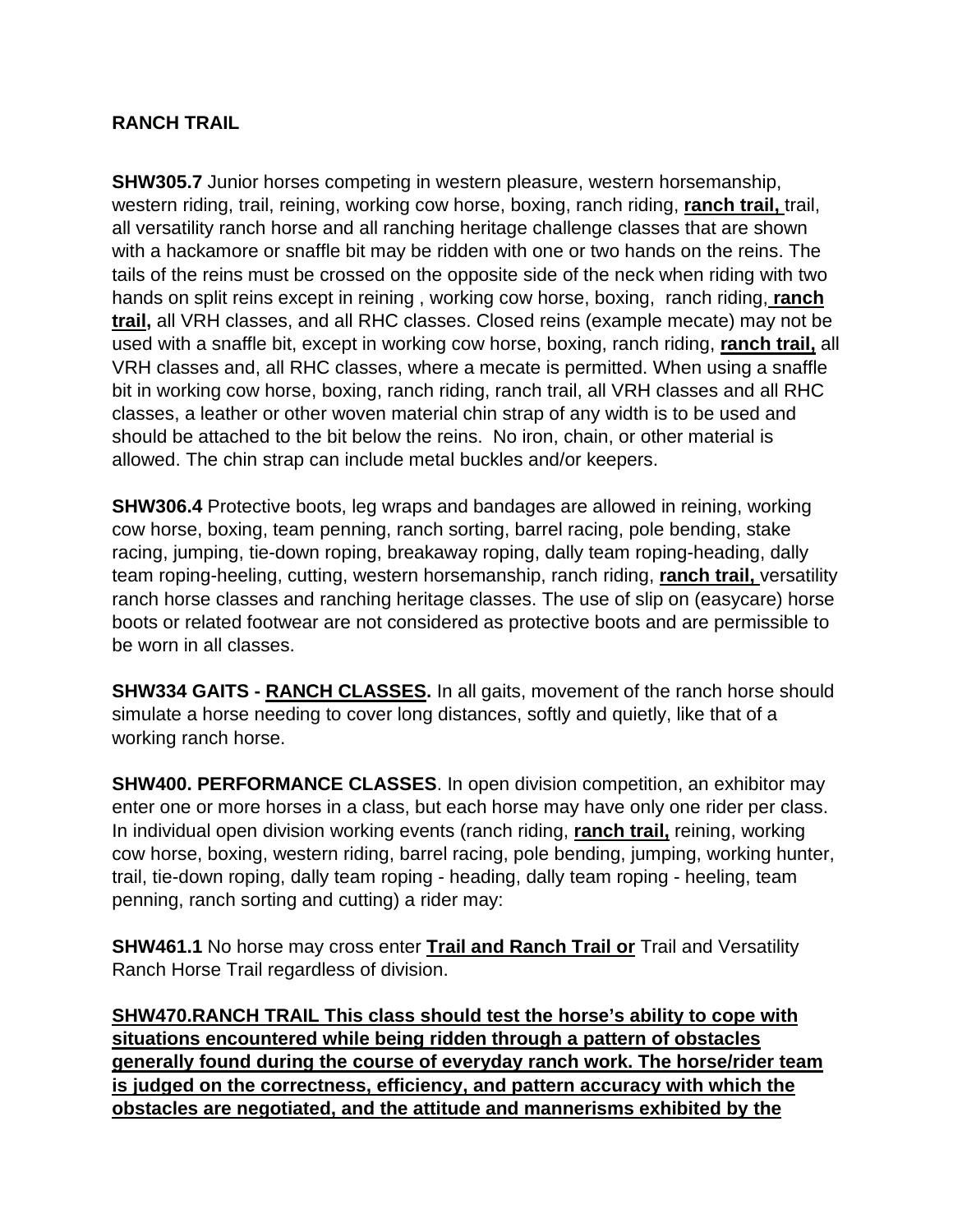**horse. Judging emphasis is on identifying the well broke, responsive, and wellmannered horse which can correctly navigate and negotiate the course. The ideal ranch trail horse should have a natural ranch horse appearance from head to tail in each maneuver.**

 **SHW470.1 No horse may cross enter Trail and Ranch Trail or Trail and Versatility Ranch Horse Trail, regardless of division.** 

**SHW471. At show management option the competition trail course may be made available to exhibitors or posted prior to the day of competition. It must be posted at least one hour prior to competition.** 

**SHW472.SCORING. All runs begin upon entering the area of competition and any infractions are subject to penalty at that time (such as two hands on the reins, using either hand to instill fear or praise, etc.). The rider has the option of eliminating any obstacle, however this will result in being "off pattern" (OP) and the horse/rider team may not place above others who have completed the pattern correctly. A judge may ask a horse to pass on an obstacle after three refusals or at any time for safety concerns.** 

**SHW473. Credit is given to horse/rider teams who negotiate the obstacles correctly and efficiently. Horses should receive credit for showing attentiveness to obstacles and ability to negotiate through the course when the obstacles warrant it while willingly responding to rider's cues on more difficult obstacles. Quality of movement and cadence should be considered part of the maneuver score for the obstacle. Penalties are assessed as follows:** 

# **SHW473.1 One (1) point**

over-bridled (per maneuver) out of frame (per maneuver) each hit, bite or stepping on a log, cone plant or any component of the obstacle incorrect or break of gait at walk or trot for two (2) strides or less both front or hind feet in a single-stride slot or space at a walk or trot skipping over or failing to step into required space split pole in lope-over incorrect number of strides, if specified one to two steps on mount/dismount or ground tie except shifting to balance

# **SHW473.2 Three (3) points**

 wrong lead or out of lead draped reins break of gait at lope, except when correcting an incorrect lead break of gait at walk or trot for more than two (2) strides three to four steps on mount/dismount on ground tie

### **SHW473.3 Five (5) points**

spurring in front of cinch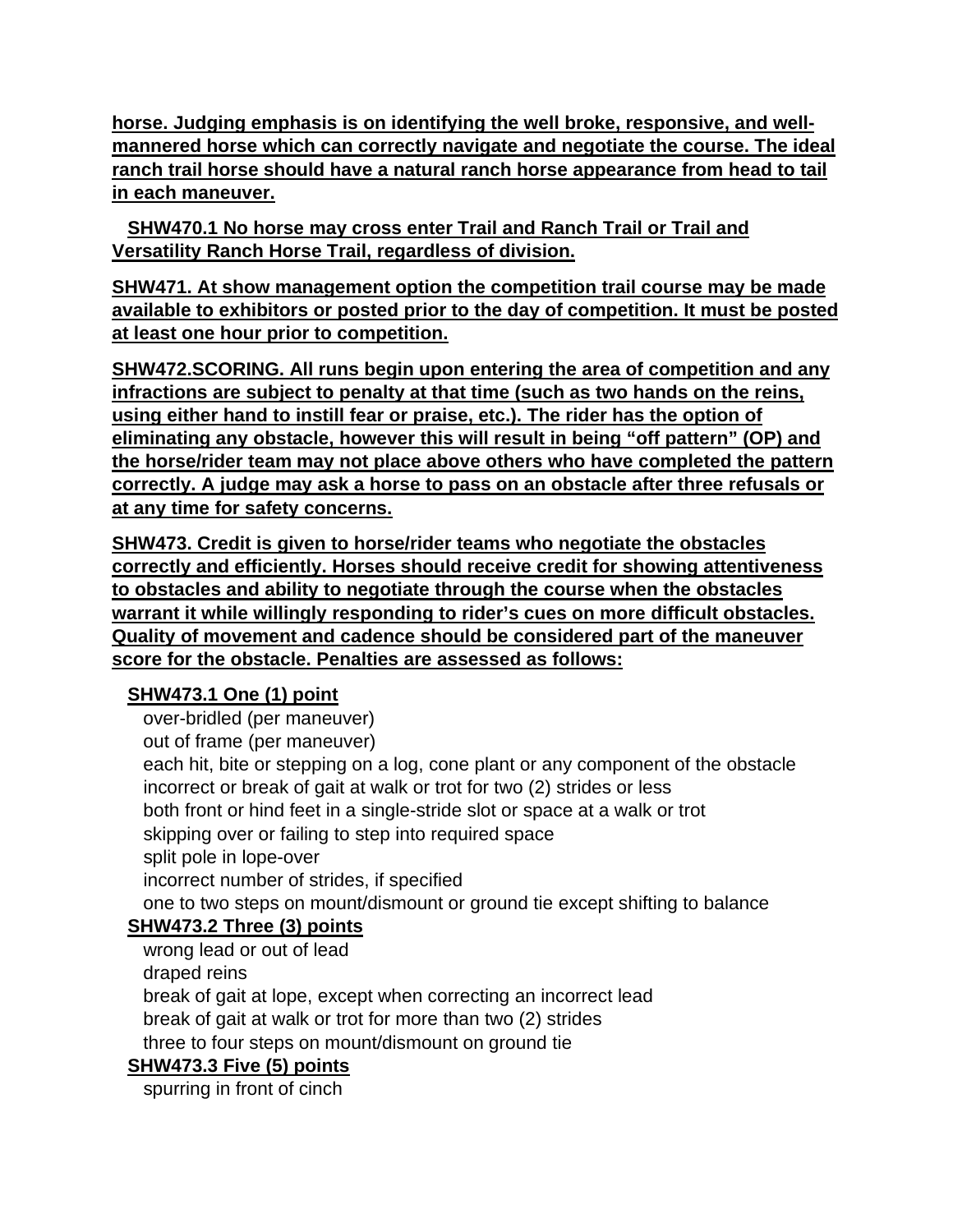blatant disobedience use of either hand to instill fear/praise knocking over, stepping out of, or falling off an obstacle dropping an object required to be carried 1st or 2nd cumulative refusal letting go of gate five or more steps on mount/ dismount or ground tie

## **SHW473.4 Ten (10) points**

 Unnatural ranch horse appearance (Horse's tail is obvious and consistently carried in an unnatural manner in every maneuver)

### **SHW473.5 Off-Pattern (OP) - exhibitors cannot place above others who**

### **complete pattern correctly**

Incomplete maneuver

eliminating or adding a maneuver

3rd refusal

repeated blatant disobedience, and failure to dally and remain dallied

 use of two hands (except junior shown in a snaffle bit/hackamore), more than one finger between

split reins or any fingers between romal reins (except in the two-rein)

failure to open and shut gate, or failure to complete gate

### **SHW473.6 Disqualified 0 – Score**

lameness abuse leaving working area before pattern is complete illegal equipment disrespect or misconduct improper western attire fall of horse/rider

**SHW474.RANCH TRAIL COURSE. When setting courses, management will be mindful that the idea is not to trap a horse/rider team or eliminate it by making an obstacle too difficult. All courses and obstacles are to be constructed with safety in mind to reduce the risk for accidents. Show committee shall have the option of setting up the trail course to best fit the arena conditions. An outdoor course is recommended if appropriate terrain is available. Each single-performance event can be time consuming, especially with large classes, so it is imperative that time restrictions are placed on this class. The show committee, either through a pilot run or estimation, shall select a course that has a continuous and positive flow that can be negotiated in four minutes or less.** 

 **SHW474.1 Judges must walk the course and have the right and duty to alter the course if it is not in keeping with the intent of the class. The judge may** 

 **remove or change any obstacles they deem unsafe, non-negotiable or unnecessarily difficult. Any time a trail obstacle becomes unsafe during a class,**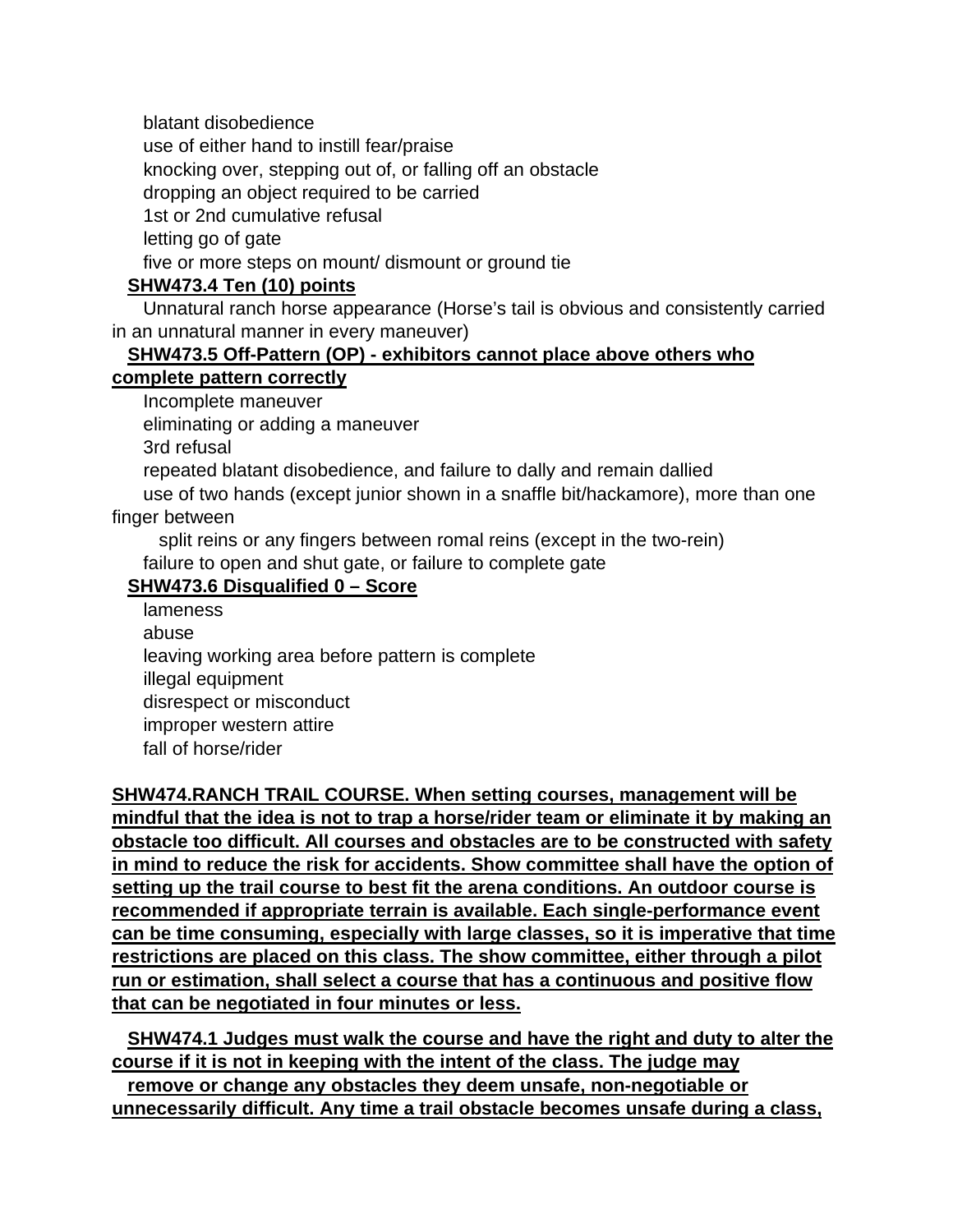**it shall be repaired or removed from the course. If the course cannot be repaired and some horses have completed the course, the score for that** 

 **obstacle shall be deducted from all previous draws in that class.** 

 **SHW474.2 The ranch trail course will include no less than six and no more than nine obstacles. It is mandatory that the horse be asked to walk,** 

 **trot and lope during the course. Walk can be part of obstacle score or be scored with the approaching obstacle. Trot must be at least 35 feet and score** 

 **with approaching obstacle. Lope must be lead-specific, at least 50 feet and** 

**score with approaching obstacle. Care must be exercised to avoid setting up any obstacles that may be hazardous to the horse or rider.** 

 **SHW474.3 The course must be designed using the mandatory obstacles and maneuvers plus optional obstacles. Combining two or more of the**

 **obstacles is acceptable.**

 **SHW475. Mandatory Ranch Trail obstacles include:**

 **SHW475.1 Ride over obstacles on the ground (usually logs). Walk, trot or lope may be used but only one gait is required. - Walk-overs: Walk over no** 

 **more than five logs no more than 10 inches high and spacing between 26 – 30 inches. The formation may be straight, curved, zig-zagged or raised.** 

 **Trot-overs: Trot over no more than five logs no more than 10 inches high. The space between logs or poles should be 36-42 inches. The formation can** 

 **also be straight, curved, zigzagged or raised. - Lope-overs: Lope over no more than five logs no more than 10 inches high. The space between logs** 

 **should be 6 to 7 feet. The formation can also be straight, curved, zig-zagged or raised.** 

 **SHW475.2 Opening, passing through and closing a hinged swinging gate (not a rope gate): Use gate that will not endanger horse or rider and requires minimum side-passing.**

 **SHW475.3 Ride over wooden bridge: Bridge should be sturdy, safe and negotiated at a walk only. Heavy plywood lying flat on the ground is an** 

 **acceptable simulation of a bridge. Suggested minimum width shall be 36 inches wide and at least 6 feet long.** 

 **SHW475.4 Backing obstacles: Backing obstacles are to be spaced at a minimum of 28 inches. If elevated, 30 inch spacing is required. Back through and** 

 **around at least three makers. Back through L, V, U or straight or similarly shaped course which may be elevated no more than 24 inches.** 

 **SHW475.5 Side-pass obstacle: Any object which is safe and of any length may be used to demonstrate responsiveness of the horse to leg signals.** 

 **Raised side pass obstacles should not exceed 12 inches.** 

 **SHW475.6 Drag an object: For open and amateur classes ONLY. The drag is not to be used in youth classes. Drag may be a complete figure eight and** 

 **may begin in either direction. The exhibitor must have the rope dallied on the saddle horn (half or full dally) for the duration of the drag.**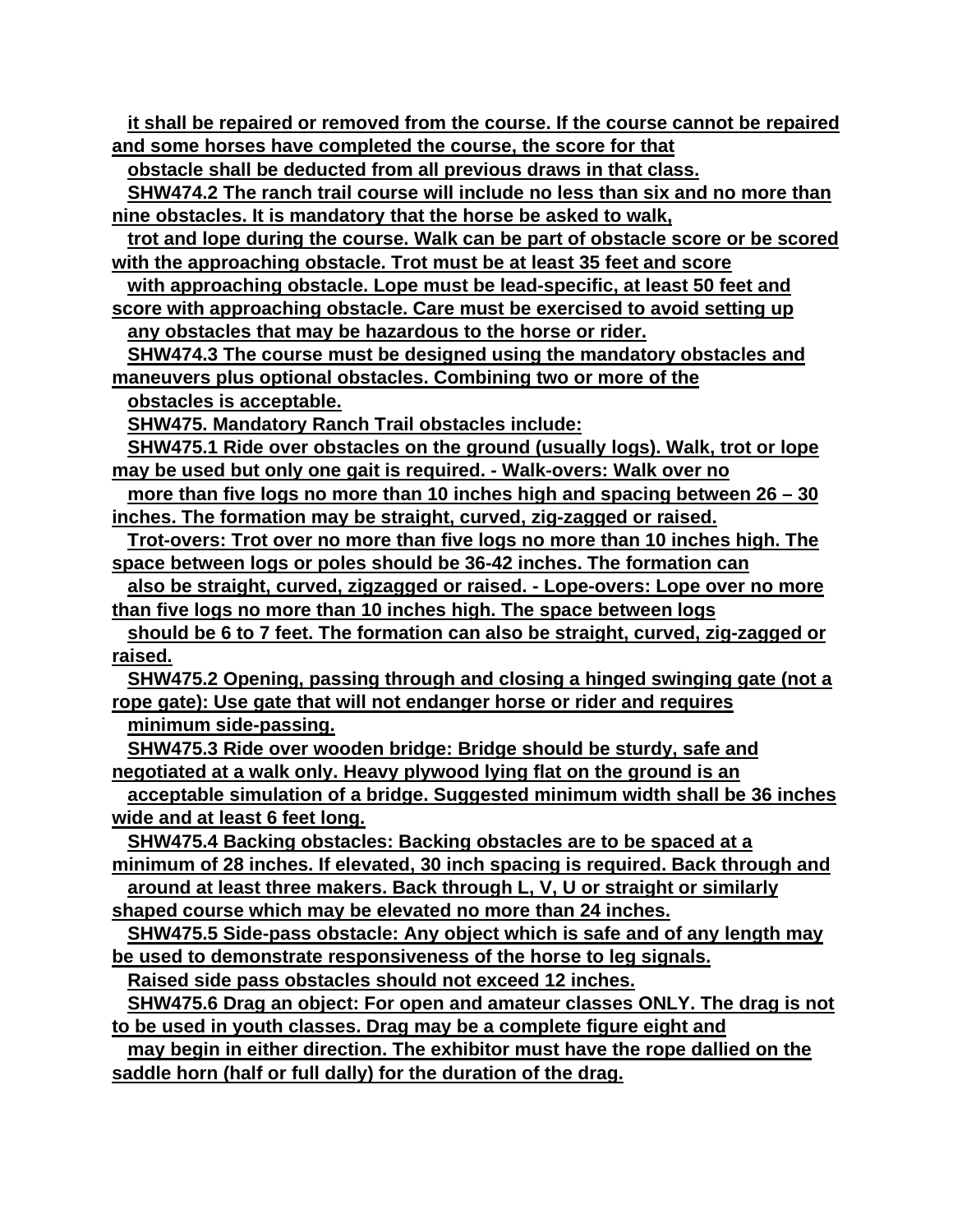**SHW476.Optional Ranch Trail obstacles may be used provided the obstacles can be found in everyday ranch work. Optional obstacles from which selections can be made include, but not limited to:**

**SHW476.1 A jump obstacle whose center height is not less than 14 inches high or more that 25 inches high. Holding the saddle horn is permissible for this obstacle.**

 **SHW476.2 Only live or stuffed animals which would normally be encountered in an outdoor setting may be used but not to be used in** 

 **an attempt to spook a horse.** 

 **SHW476.3 Carry object from one part of the arena to another.** 

 **SHW476.4 Remove and replace materials from a mailbox.**

 **SHW476.5 Trot through cones spaced a minimum of 6 feet apart.** 

 **SHW476.6 Cross natural ditches or ride up embankments.** 

 **SHW476.7 Swing rope or throw rope at a dummy steer head.** 

 **SHW476.8 Step in and out of obstacle.** 

 **SHW476.9 Put on a slicker or coat**.

**SHW476.10 Stand to mount with mounting block.** 

 **SHW476.11 Walk through water obstacle.**

 **SHW476.12 Open gate on foot.**

 **SHW476.13 Pick up feet.** 

 **SHW476.14 Walk through brush.**

 **SHW476.15 Ground tie. (Hobbles are allowed)** 

 **SWH476.16 Lead at the trot.** 

**SHW477 Unacceptable Ranch Trail course obstacles include:**

| tarps                                                                     |
|---------------------------------------------------------------------------|
| water obstacles with slick bottoms                                        |
| PVC pipe used as a jump por walk over                                     |
| tires                                                                     |
| rocking or moving bridges                                                 |
| logs elevated in a manner that permits such to roll in a dangerous manner |
|                                                                           |

SHW509.1.6 The use of 'two rein equipment' is allowed as recognized by our NRCHA alliance in AQHA working cow horse, boxing, ranch riding, **ranch trail**, all VRH classes, and all RHC classes. The purpose of the two rein option is the transition between the hackamore and bridle and can be used on any aged horse in the youth, amateur, junior, senior or all age working cow horse class, amateur or youth boxing, or ranch riding, **ranch trail**, all VRH classes and all RHC classes for one year only. The bit and bosal combination must be approved in accordance with NRCHA rules, below. Only one hand may be used on the reins and hands must not be changed. Any number of fingers between reins will be permitted. Both mecate and bridle reins are to be held in the rein hand.